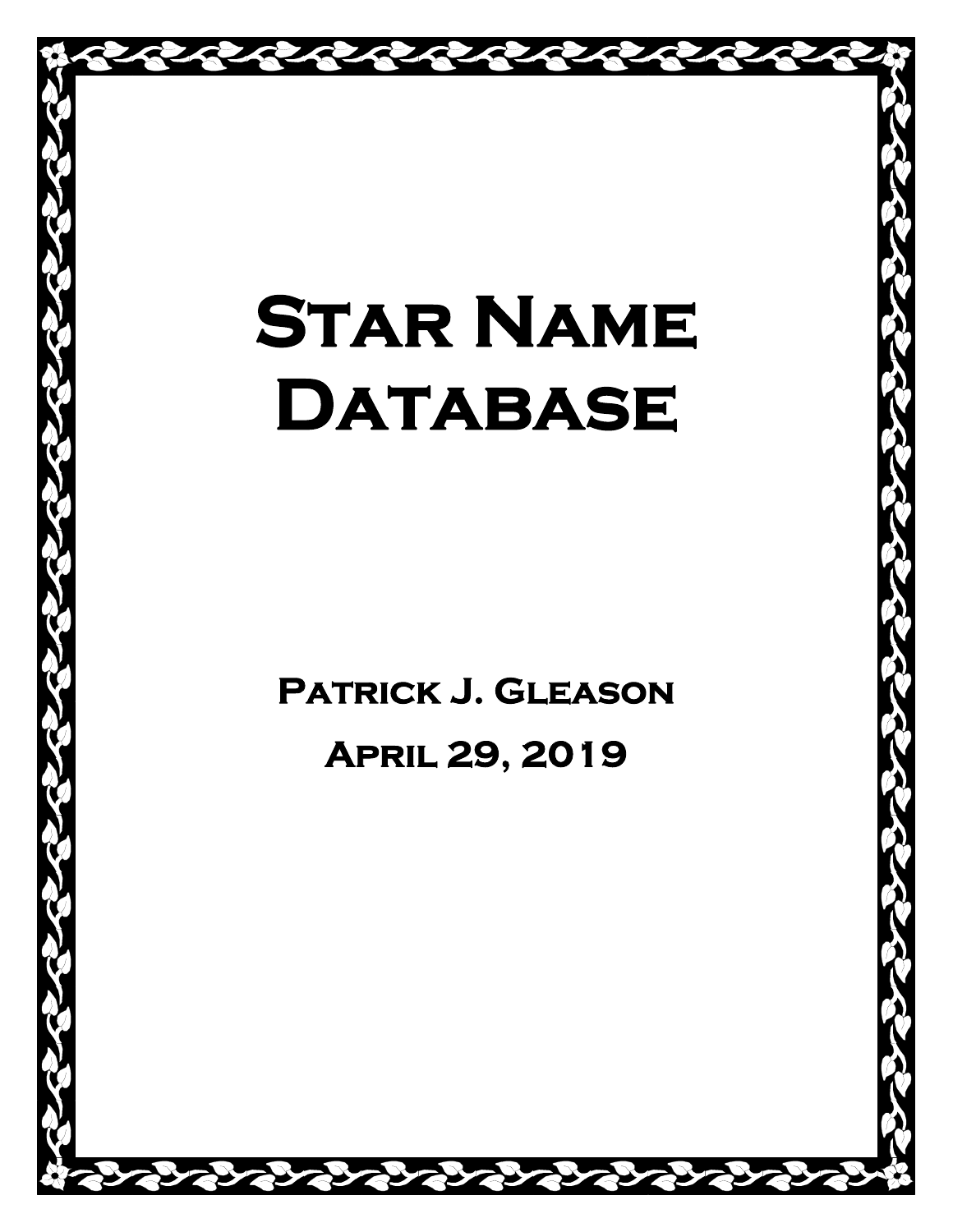Copyright © 2019 Atlanta Bible Fellowship

All rights reserved. Except for brief passages quoted in a review, no part of this book may be reproduced by any mechanical, photographic, or electronic process, nor may it be stored in any information retrieval system, transmitted or otherwise copied for public or private use, without the written permission of the publisher. Requests for permission or further information should be addressed to S & R Technology Group, Suite 250, PMB 96, 15310 Amberly Drive, Tampa, Florida 33647.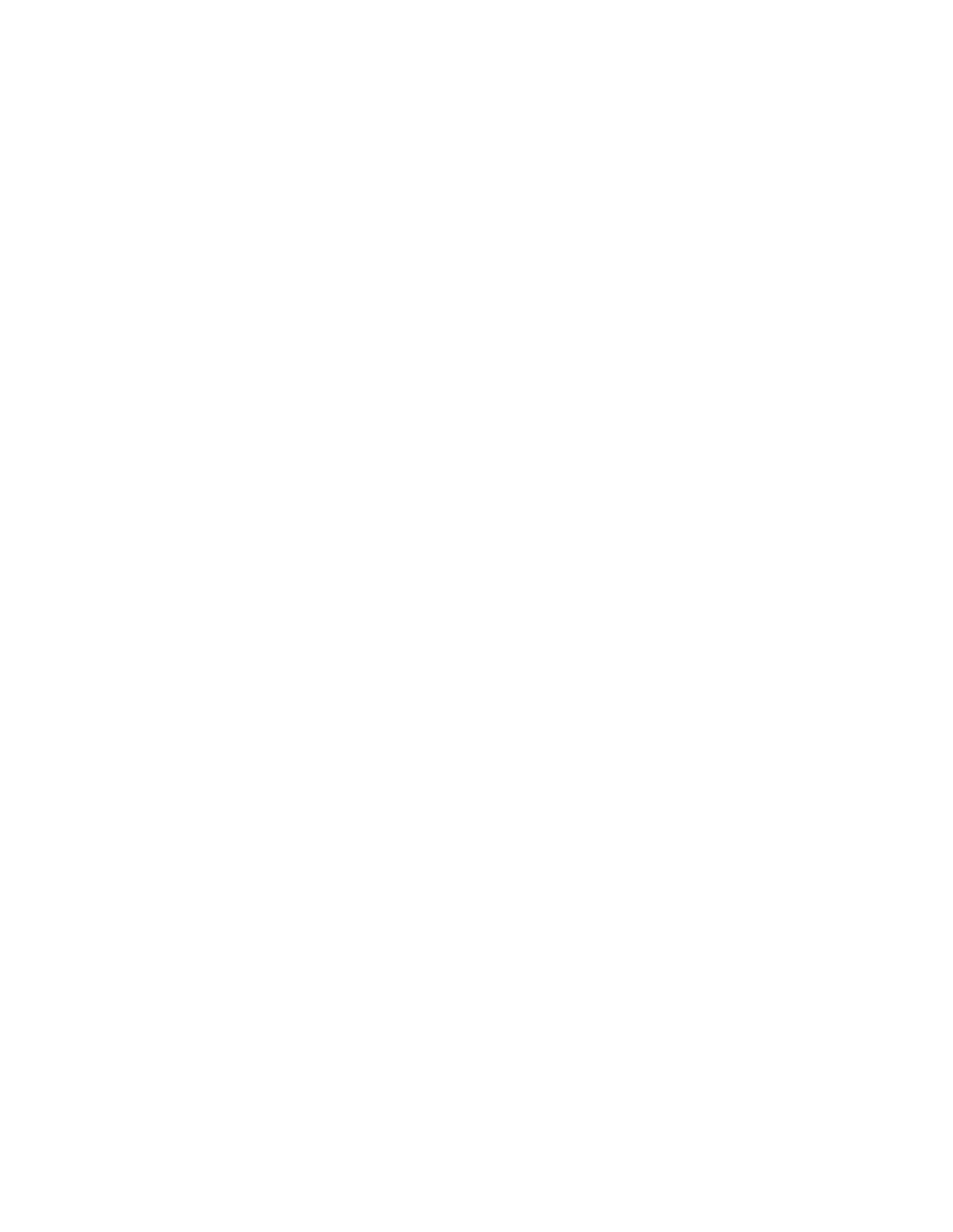## **Table of Contents**

| 1.0        |  |
|------------|--|
| 1.1        |  |
| 2.0        |  |
| 3.0        |  |
| 3.1        |  |
| 3.2        |  |
| 3.3        |  |
| 3.4        |  |
| 3.5        |  |
| <b>3.6</b> |  |
| 3.7        |  |
| 3.8        |  |
| 3.9        |  |
| 3.10       |  |
| 3.11       |  |
| 3.12       |  |
| 3.13       |  |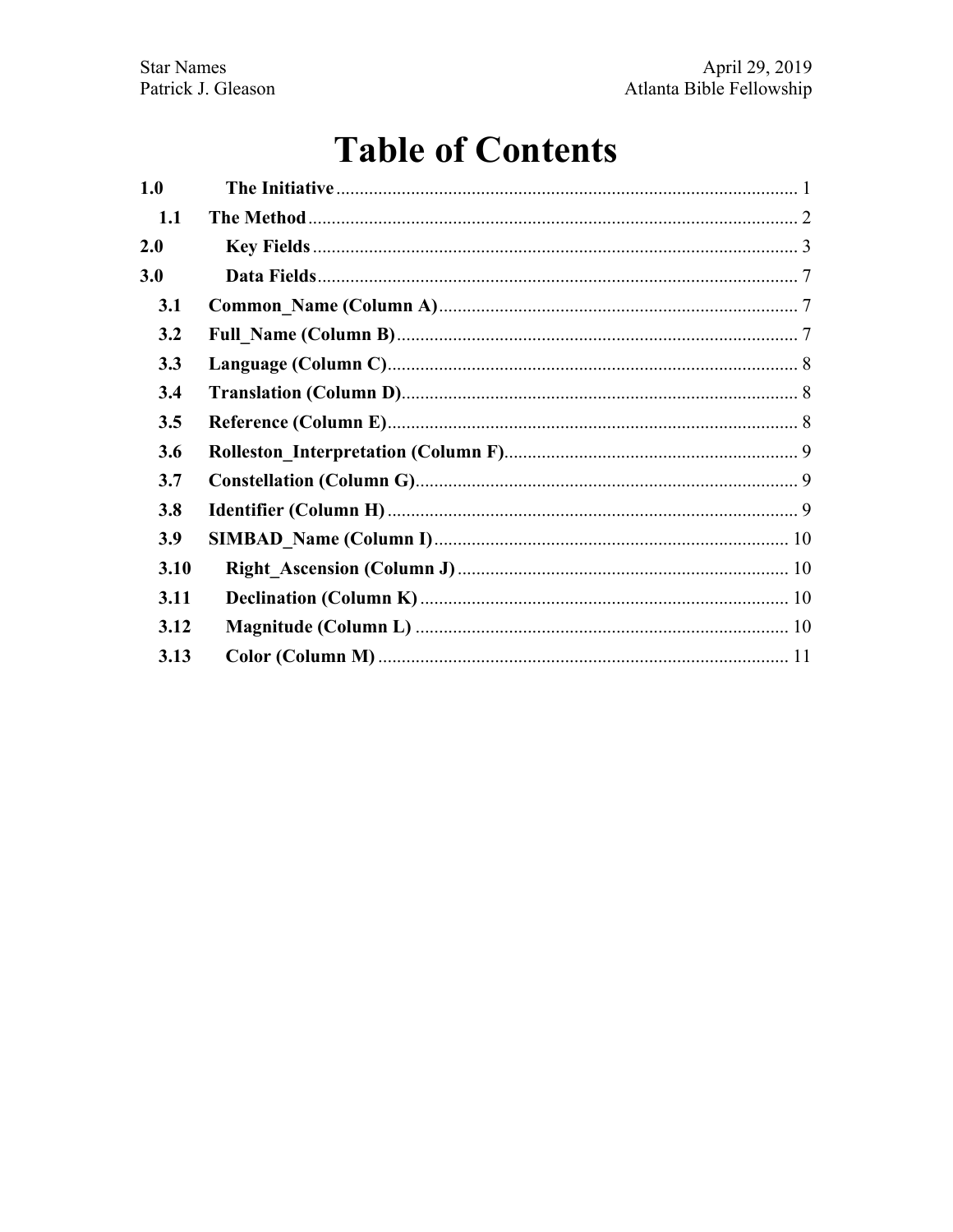# **1.0 The Initiative**

Since the dawn of recorded history with Adam and Eve, man has looked to the heavens to marvel at the glory of God and His creation. When God created the heavens, He assigned names to the visible stars and the visible constellations. Adam and Eve started off with a good understanding of these names and constellations. Over the centuries, the names of those stars have been handed down through various cultures and languages. Our research is an attempt to determine the original Biblical names for the stars and their place in the various constellations. Once the names are learned, then we can attempt to determine what these names mean.

The recorded history we have of various star catalogues sine the time of Adam have provided us with many star names. Our star catalog is an attempt to bring together all the star names from all of the star catalogs. This listing of star names includes various references to the same physical star. With this, we can study what different cultures and languages have seen as the interpretation of the star names and the constellations.

For each star name in the catalog we have tried to assign a particular constellation for it and a particular physical star that is being referred to. Thus this star catalog is not an exhaustive listing of every visible star that is assigned to a particular constellation. In fact, our catalog has more records since some physical stars have been referred to with various different names. Not every culture referred to each star by the same name or with the same interpretation.

Only star names from Indo-European culture were considered for this list. That would include the Middle East, Arabic culture, Egyptian, Persian, Greek, Latin and European cultures. Star names from Chinese, aboriginal Australia, the Pacific islands and native American cultures were not included because their astronomy differs greatly from that of Middle Eastern heritage.

On or about September 12, 2018, we began a list of star names found in E. W. Bullinger's *The Witness of the Stars* (1895). We were pleased to find that Bullinger had identified many of the stars that he mentioned with a unique scientific identifier. This avoids confusion about the star that he is explaining. Unfortunately, we also found that about half of the stars named by Bullinger had no scientific identifier. This makes it hard to know the location of the star within the constellation. Common names of stars are often transliterated from other languages, such as Arabic, and not always spelled the same way in English.

In the preface of his book, Bullinger mentions the names of two of his acquaintances who had been doing similar research into the Biblical meanings of stars and constellations. First, there was Miss Frances Rolleston, of Keswick, who began her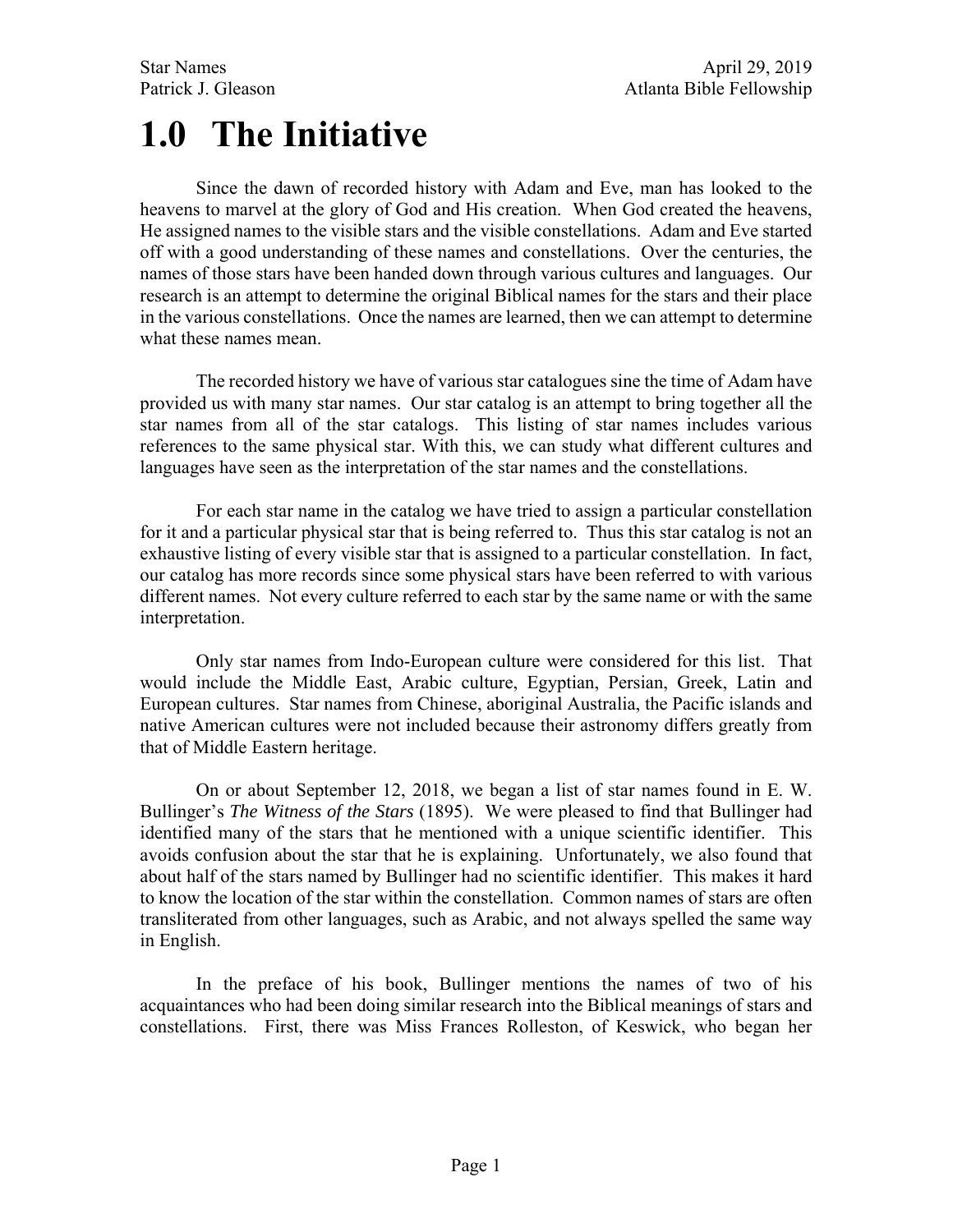research in the field of Egyptian mythology in  $1811<sup>1</sup>$  and continued until her death at 82 years of age in 1864. In the sentence that follows, Bullinger mentions Dr. Joseph A. Seiss of Philadelphia, who published *The Gospel in the Stars* in 1882. Reading all three works, it becomes obvious that all the star names and interpretations of Seiss and Bullinger are those of Rolleston. Seiss and Bullinger simply added star maps and diagrams.

In finding copies of these three books, another name came up; that of Richard Hinckley Allen, who published *Star Names, their Lore and Legend* in 1899. We found that Allen's research had been thorough and he gave detailed etymologies and evolutions of star names from Classical Greek, several generations of Byzantine astronomers writing in Arabic, and into European astronomy of the Renaissance period. Allen filled in nearly every gap left by Rolleston, Seiss and Bullinger.

The naming of stars did not, however, end in 1899. More stars were named in the  $20<sup>th</sup>$  Century and cited by writers basing their work on Rolleston.<sup>2</sup> Most star names that originated in the  $20<sup>th</sup>$  and  $21<sup>st</sup>$  Centuries have been included. There are also obscure names of some stars that only circulate among practitioners of celestial divination. A few of Rolleston's unidentified names were only to be found at a web resource named "AstrologyKing.com". Latin names were mostly found in the writings of Al Achsasi al Mouakket, who wrote in both Arabic and Latin<sup>3</sup> in the  $17<sup>th</sup>$  Century.

All proper names for stars mentioned by Rolleston, Seiss, Bullinger and others have been identified unmistakably to specific objects that people can see in the night sky. 53 of Rolleston's unidentified names turned out to be alternate names of entire constellations in different languages. For example, the Greeks named one conspicuous constellation was named Orion by the Greeks, not knowing that Arabic people had been calling it Al Jauzah for many centuries prior. Alternate names of entire constellations were set aside in another list.

#### **1.1 The Method**

The method used to build this list was to merge together as many different lists of star names having a unique scientific identifier as could be found. The first list came from the IAU Working Group on Star Names (WGSN). The list of named stars published by

 $\overline{a}$ <sup>1</sup> Poole, Jane S. (2017). Frances Rolleston, British Lady, Scholar and Writer of "Mazzaroth". self-published. P. 55

<sup>2</sup> Banks, William D. (1985, 2013). *The Heavens Declare*. Impact Christian Books, Inc., 332 Leffingwell Ave., Suite 101, Kirkwood, MO 63122. p. 43 (Proxima Centauri was not discovered until 1915, by Robert Innes in South Africa, using a powerful telescope.)

<sup>&</sup>lt;sup>3</sup> Knobel, Edward B. (1895). "Al Achsasi Al Mouakket, on a catalogue of stars in the Calendarium of". Monthly Notices of the Royal Astronomical Society. 55 (8): 429–38. Bibcode:1895MNRAS..55..429K. doi:10.1093/mnras/55.8.429.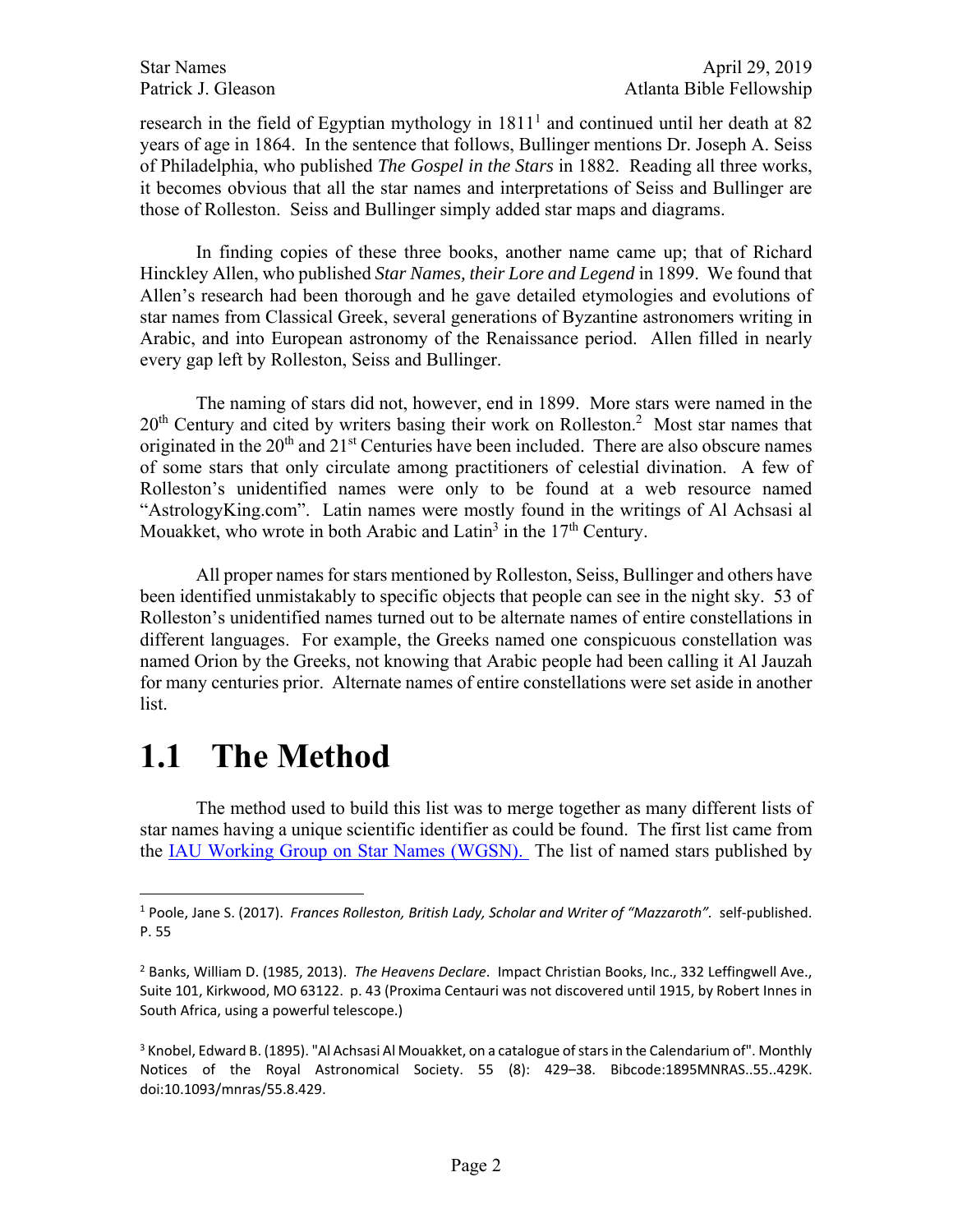the International Crescent Observation Project (ICOP) was appended to that. To this, was added *A Reduced Star Catalog Containing 537 Named Stars*, published by NASA in 1971. To this, was added every star name mention in the 88 Wikipedia articles having titles like, "List of Stars in Andromeda". There were 88 such web pages because there are 88 constellations currently recognized. A few other lists of named stars were found at more obscure web sites, and these were appended until the complete list had 3,201 names with positive identification.

The list of 3,201 star names was then checked for validity against *Star Names and their Meanings*, written by Richard Hinckley Allen in 1899, and against *Monthly Notices of the Royal Astronomical Society* from 1895 onward. A few of the most obscure star names required exhaustive Google searches that took many days. Duplicate names were consolidated into single entries. Names that turned out to be alternate names of entire constellations, or parts thereof, were set aside into a separate list. This reduced the list to 1,450 proper names of stars with positive identification.

# **2.0 Key Fields**

Each row of this table has 13 fields. Two of the fields have primary key values for another database located in France. The **S**et of **I**dentifications, **M**easurements and **B**ibliography for **A**stronomical **D**ata (SIMBAD) is the database where all scientists doing physical research on stars, galaxies and planets, have agreed to store their findings. It is located at the Strasbourg Observatory, and contains 24,529,080 different names for 9,099,070 objects, together with all known data about those objects. Only a few of those objects have proper names.

The key field for linking to SIMBAD has two strings of (usually) 3 characters, separated by a single space. SIMBAD is sometimes forgiving about upper and lower case, but not always, so upper and lower case are important. The second string identifies the constellation. The first string identifies the star within that constellation. Table 1 lists the codes used to identify constellations.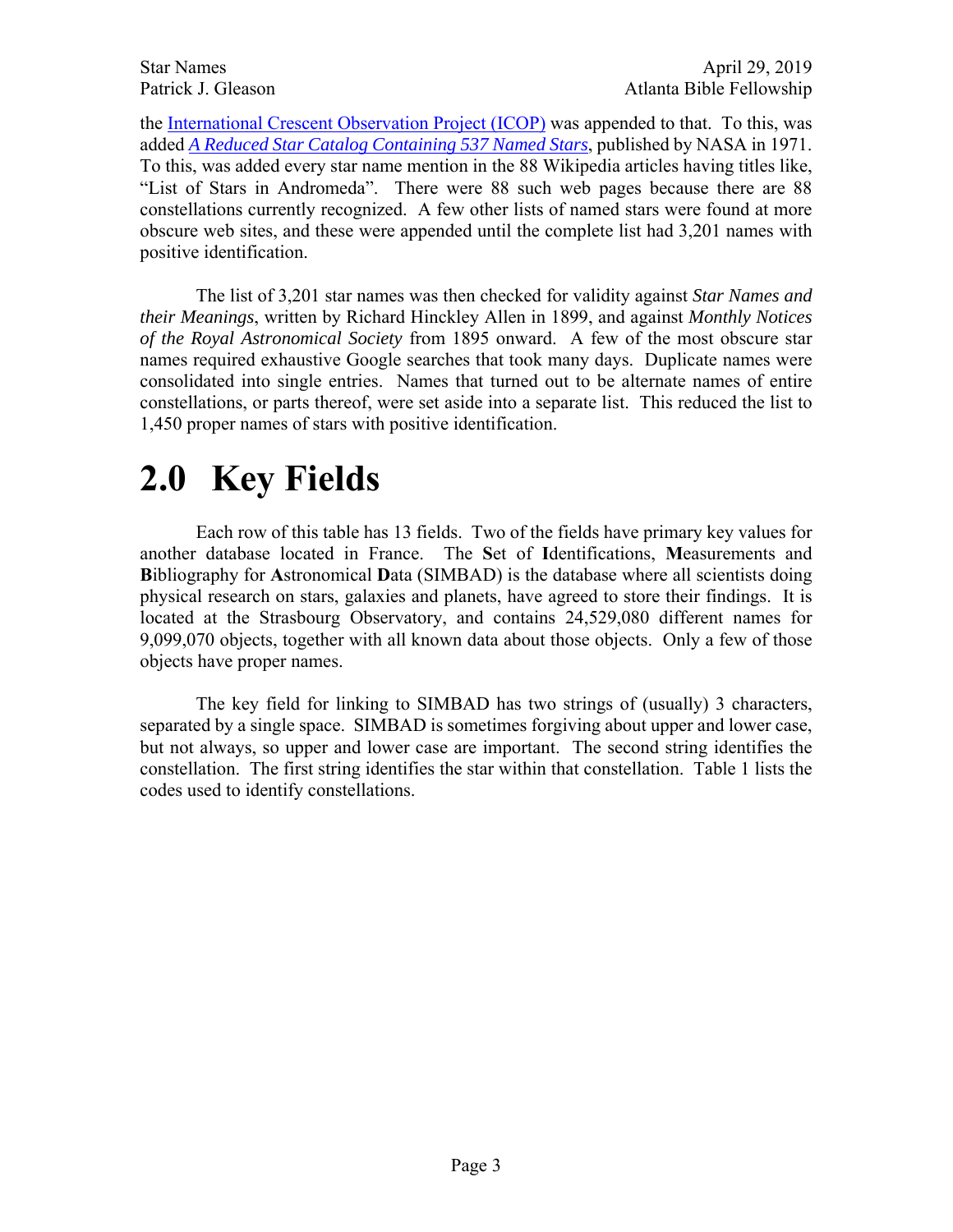#### **Table 1 – IAU Constellation Abbreviations**

| Code | Constellation       | Code | <b>Constellation</b> |  |
|------|---------------------|------|----------------------|--|
| And  | Andromeda           | Ant  | Antlia               |  |
| Aps  | Apus                | Aqr  | Aquarius             |  |
| Aql  | Aquila              | Ara  | Ara                  |  |
| Ari  | Aries               | Aur  | Auriga               |  |
| Boo  | <b>Boötes</b>       | Cae  | Caelum               |  |
| Cam  | Camelopardalis      | Cnc  | Cancer               |  |
| CVn  | Canes Venatici      | CMa  | Canis Major          |  |
| CMi  | Canis Minor         | Cap  | Capricorn            |  |
| Car  | Carina              | Cas  | Cassiopeia           |  |
| Cen  | Centaurus           | Cep  | Cepheus              |  |
| Cet  | Cetus               | Cha  | Chamaeleon           |  |
| Cir  | Circinus            | Col  | Columba              |  |
| Com  | Coma Berenices      | CrA  | Corona Australis     |  |
| CrB  | Corona Borealis     | Crv  | Corvus               |  |
| Crt  | Crater              | Cru  | Crux                 |  |
| Cyg  | Cygnus              | Del  | Delphinus            |  |
| Dor  | Dorado              | Dra  | Draco                |  |
| Equ  | Equuleus            | Eri  | Eridanus             |  |
| For  | Fornax              | Gem  | Gemini               |  |
| Gru  | Grus                | Her  | Hercules             |  |
| Hor  | Horologium          | Hya  | Hydra                |  |
| Hyi  | Hydrus              | Ind  | Indus                |  |
| Lac  | Lacerta             | Leo  | Leo                  |  |
| LMi  | Leo Minor           | Lep  | Lepus                |  |
| Lib  | Libra               | Lup  | Lupus                |  |
| Lyn  | Lynx                | Lyr  | Lyra                 |  |
| Men  | Mensa               | Mic  | Microscopium         |  |
| Mon  | Monoceros           | Mus  | Musca                |  |
| Nor  | Norma               | Oct  | Octans               |  |
| Oph  | Ophiuchus           | Ori  | Orion                |  |
| Pav  | Pavo                | Peg  | Pegasus              |  |
| Per  | Perseus             | Phe  | Phoenix              |  |
| Pic  | Pictor              | Psc  | Pisces               |  |
| PsA  | Piscis Austrinus    | Pup  | Puppis               |  |
| Pyx  | Pyxis               | Ret  | Reticulum            |  |
| Sge  | Sagitta             | Sgr  | Sagittarius          |  |
| Sco  | Scorpius            | Scl  | Sculptor             |  |
| Sct  | Scutum              | Ser  | Serpens              |  |
| Sex  | Sextans             | Tau  | Taurus               |  |
| Tel  | Telescopium         | Tri  | Triangulum           |  |
| TrA  | Triangulum Australe | Tuc  | Tucana               |  |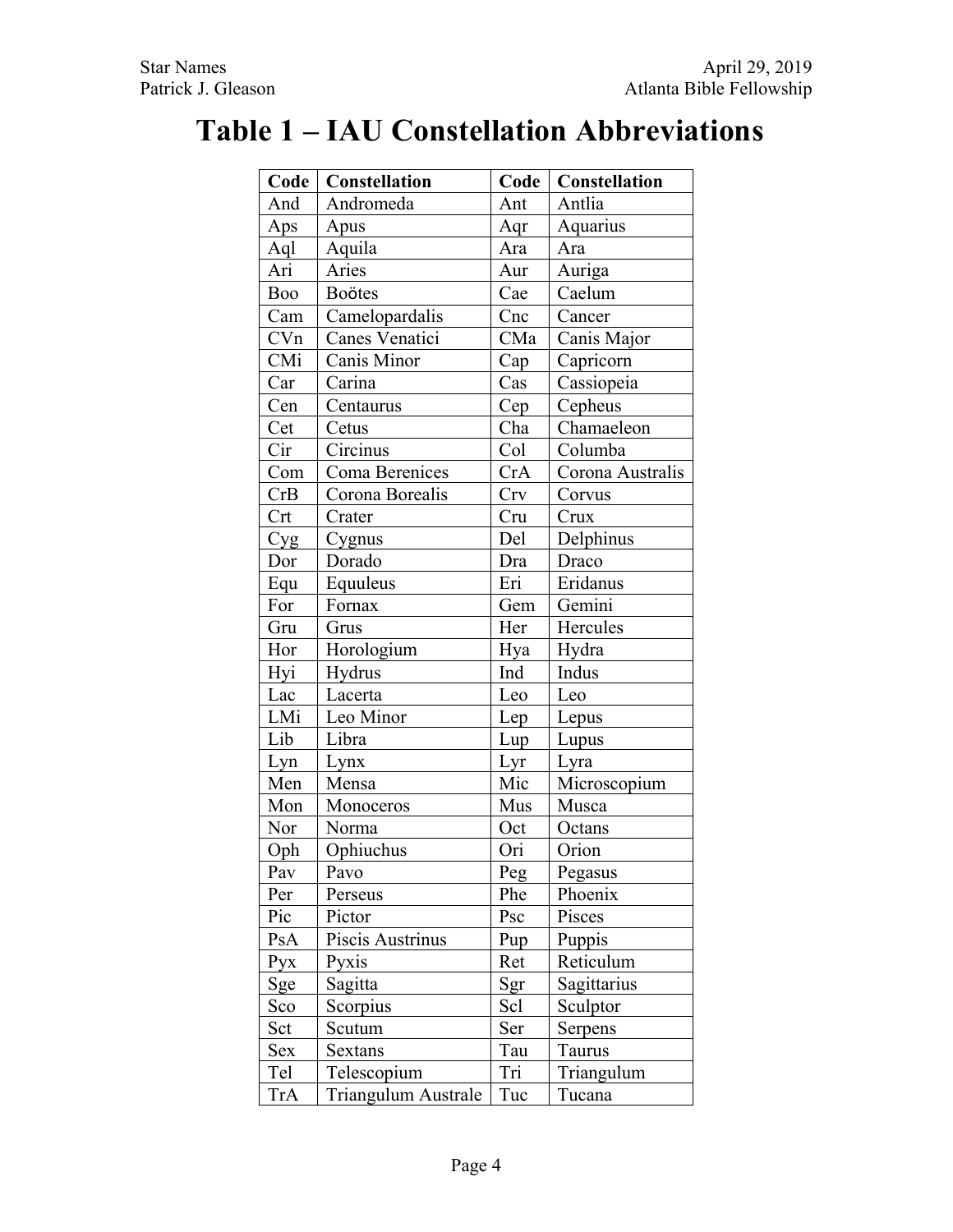|     | UMa   Ursa Major |     | UMi   Ursa Minor                  |
|-----|------------------|-----|-----------------------------------|
| Vel | Vela             | Vir | $\overline{\operatorname{Virgo}}$ |
|     | Vol Volans       |     | Vul Vulpecula                     |

The names of the constellations are in the Latin language. Astronomers in places like France, Germany, Italy and England could not agree on a language, so they all agreed on Latin, which nobody spoke in the  $17<sup>th</sup>$  Century. The last of the great Byzantine astronomers, al Mouakket, also wrote in Latin as well as Arabic.

The numbering of the stars within a constellation is mostly done using letters of the Greek alphabet. When it was discovered that a star was a double star, they would suffix the letter with a number such as "01", "02", &c. Sometimes there were more than 24 stars in a constellation. When they ran out of Greek letters, they started using lower and upper case letters of the Latin alphabet. Some stars only have a number because astronomers had given up on Greek and Latin letters. John Flamsteed was the first to just use numbers around 1675. Table 2 lists the names of Greek letters recognized by SIMBAD.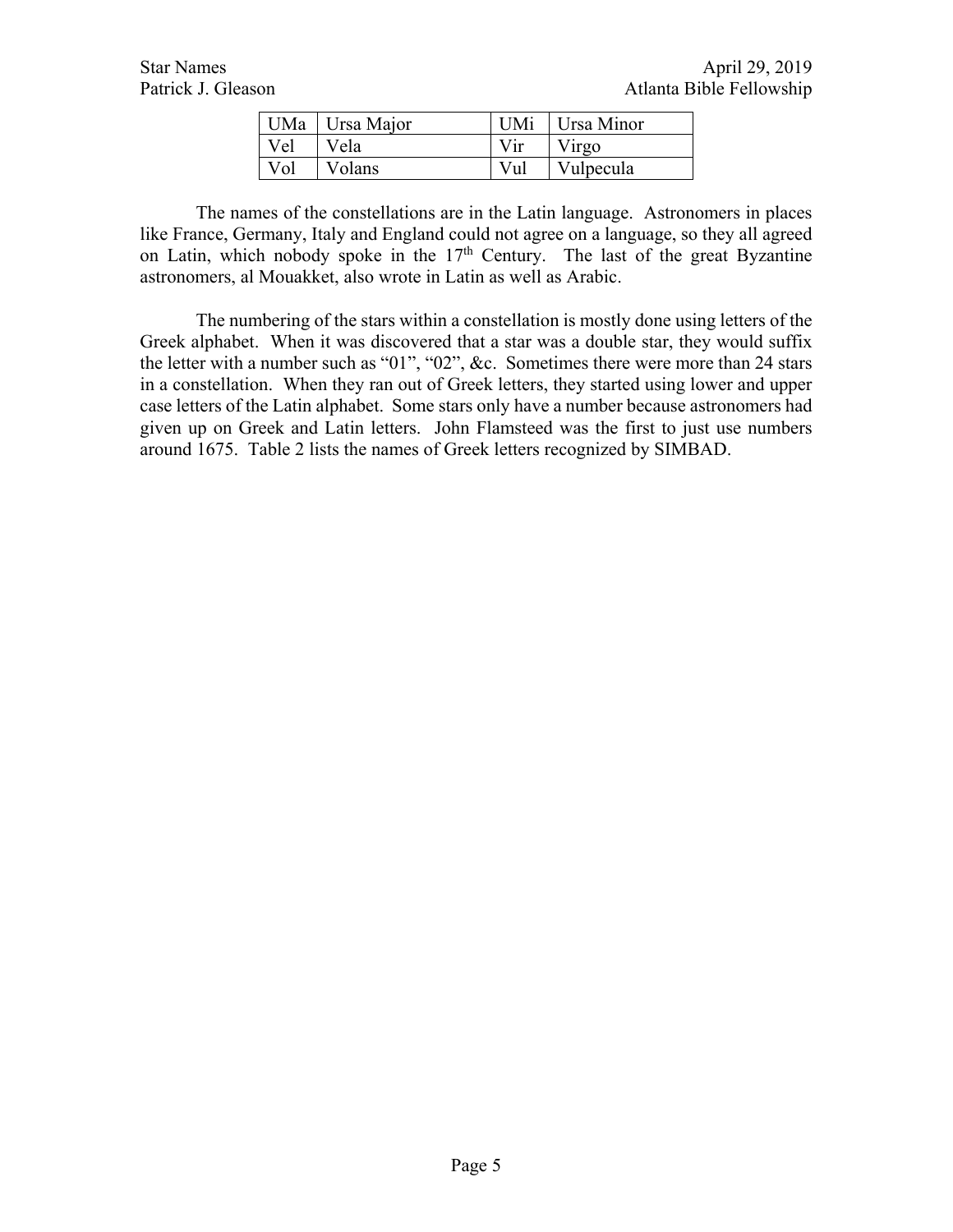| <b>Name</b>    | <b>Abbreviation</b> | <b>Greek</b>          | Sound                         | <b>Example</b> |
|----------------|---------------------|-----------------------|-------------------------------|----------------|
| Alpha          | alf                 | $A, \alpha$           | short A                       | as in cAt      |
| Beta           | bet                 | $B, \beta$            | B                             | as in Bull     |
| Gamma          | gam                 | $\Gamma, \gamma$      | hard G                        | as in God      |
| Delta          | del                 | $\Delta$ , $\delta$   | D                             | as in Dog      |
| Epsilon        | eps                 | $E, \varepsilon$      | short E                       | as in Enter    |
|                |                     |                       |                               |                |
| Zeta           | zet                 | $Z, \zeta$            | $\ensuremath{\textnormal{Z}}$ | as in Zoo      |
| Eta            | eta                 | $H, \eta$             | H                             | as in Help     |
| Theta          | tet                 | $\Theta$ , $\theta$   | soft TH                       | as in wiTH     |
|                |                     |                       |                               |                |
| Iota           | $\overline{i}$      | I, i                  | long I                        | as in fIne     |
| Kappa          | kap                 | $K, \kappa$           | $\bf K$                       | as in Kiss     |
| Lambda         | lam                 | $\Lambda$ , $\lambda$ | $\mathbf L$                   | as in Love     |
| Mu             | mu                  | $M, \mu$              | $\mathbf M$                   | as in Milk     |
| Nu             | nu                  | N, v                  | $\overline{N}$                | as in Now      |
|                |                     |                       |                               |                |
| Xi             | ksi                 | $E, \xi$              | $\mathbf X$                   | as in aXe      |
|                |                     |                       |                               |                |
| Omicron        | omi                 | O, o                  | long O                        | asin slOw      |
| P <sub>1</sub> | $\bar{pi}$          | $\Pi, \pi$            | ${\bf P}$                     | as in Pie      |
| Rho            | rho                 | $P, \rho$             | $\mathbf R$                   | as in Rubber   |
| Sigma          | sig                 | Σ, σ                  | ${\bf S}$                     | as in Simple   |
| Tau            | tau                 | $T, \tau$             | $\overline{T}$                | as in Top      |
| Upsilon        | ups                 | Υ, υ                  | short Y                       | as in CalYpso  |
|                |                     |                       |                               |                |
| Phi            | phi                 | $\Phi$ , $\varphi$    | $\mathbf F$                   | as in Free     |
| Chi            | chi                 | $X, \chi$             | Q                             | as in plaQue   |
| Psi            | psi                 | $\Psi$ , $\Psi$       | <b>PS</b>                     | as in PSalm    |
| Omega          | ome                 | $\Omega$ , $\omega$   | 00                            | as in fOOd     |

#### **Table 2 – The Greek Alphabet**

Initially, the stars within a constellation were numbered from brightest to dimmest. For example, a star named "alf Cen" would be brighter than a star named "bet Cen". Eventually, it was discovered that some stars had variable brightness. About the time that it was discovered that "bet Gem" (Pollux) was brighter than "alf Gem" (Castor), the brightness criteria was abandoned so that the stars would keep their unique identifiers.

The two key fields that link this table with SIMBAD records, "Constellation" and "Identifier" have been carefully checked for upper and lower case. The "Identifier" field was used in an automated procedure to obtain the "SIMBAD\_Name", "Right\_Ascension", "Declination", "Magnitude" and "Color" for each star, proving that all identifiers matched some unique object in the sky.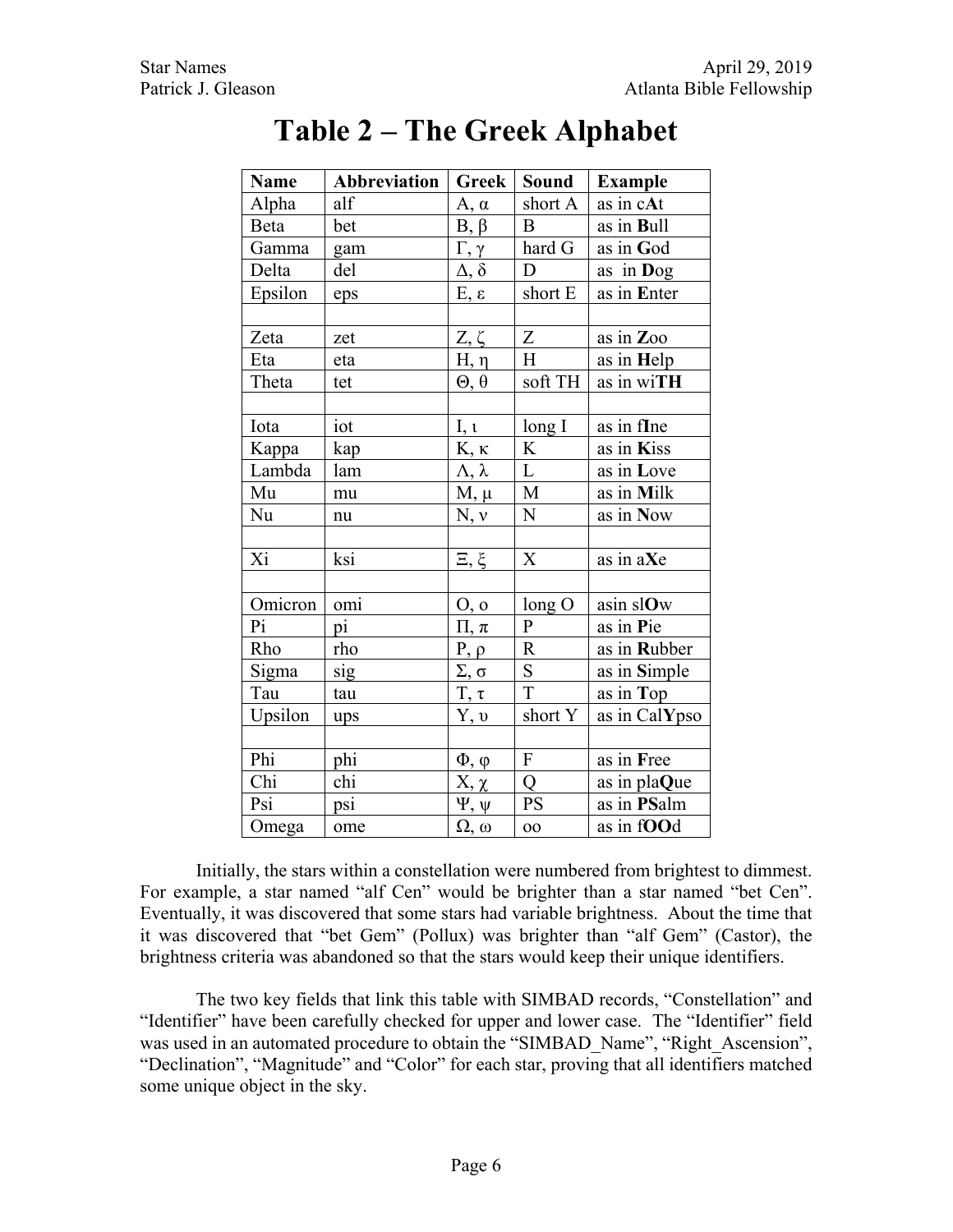#### **3.0 Data Fields 3.1 Common\_Name (Column A)**

This field contains the name by which the star is known in literature, particularly that of Rolleston and works derivative of hers. Common names for stars are not unique. For instance, "Minilar" is the Arabic word for "nose", and "deneb" is the Arabic word for "tail". Both Leo (the lion) and Corvus (the crow) both have a nose and a tail. Many constellations have noses, tails, legs, feet and heads. The convention for naming stars for Greek and Byzantine astronomers, was to write an entire phrase. For example, the Arabic phrase "Al Deneb al Asad", word-for-word, translates to "The Tail of the Lion". Through the years, Europeans have slurred this phrase so that the common name for that star is now Denebola.

Conversely, many stars have more than one common name. Sirius (alf CMa) is a great example of this. It is the brightest star in the sky, so nearly every culture on Earth gave it a name before they learned to speak with each other. Some other common names for "alf CMa" are: "Dog Star", "Cahen Sihor" (Egyptian), "Canicula" (Latin), "Gabbar", "Ecber", "Habor", and many others. We have only included those of Middle-Eastern (Egypt to Persia and northern India) or European origin. The astronomy of the indigenous people of Australia and China was very different. People indigenous to America also had their own cosmology, but little written language until the past century.

Star names from Hebrew exist, but their last great astronomer, Daniel, spent nearly his entire life in Babylon, so most likely wrote cuneiform. The last few years of Daniel's life were spent in Persia, where his knowledge would have been inherited by the Persians. However, early Greek history records that the Greeks sent a contingent, headed by Pythagoras, to Egypt and Babylon during the reign of Nebuchadnezzar to learn astronomy and geometry<sup>4</sup> but the Greeks had a religious system that could not have been more different from the Hebrews.

#### **3.2 Full\_Name (Column B)**

 $\overline{a}$ 

This field has the full phrase, usually in transliterated Arabic, that names the star. A phrase such as "the knee of the archer" (Al Rukbat al Rami) would uniquely identify a star in Byzantine astronomy. Sometimes this field contains an alternative spelling of a name. For example, one European astronomer might have transliterated the Arabic for "the crow" as "Al Gorab", while another said, "Al Goreb". Database searches are typically unforgiving; if someone asks for "Al Goreb", then the database will not find "Al Gorab".

<sup>4</sup> Ferguson, Kitty ((2010). *Pythagoras, his Lives and the Legacy of a Rational Universe.* Icon Books, Ltd., London. Chapter 6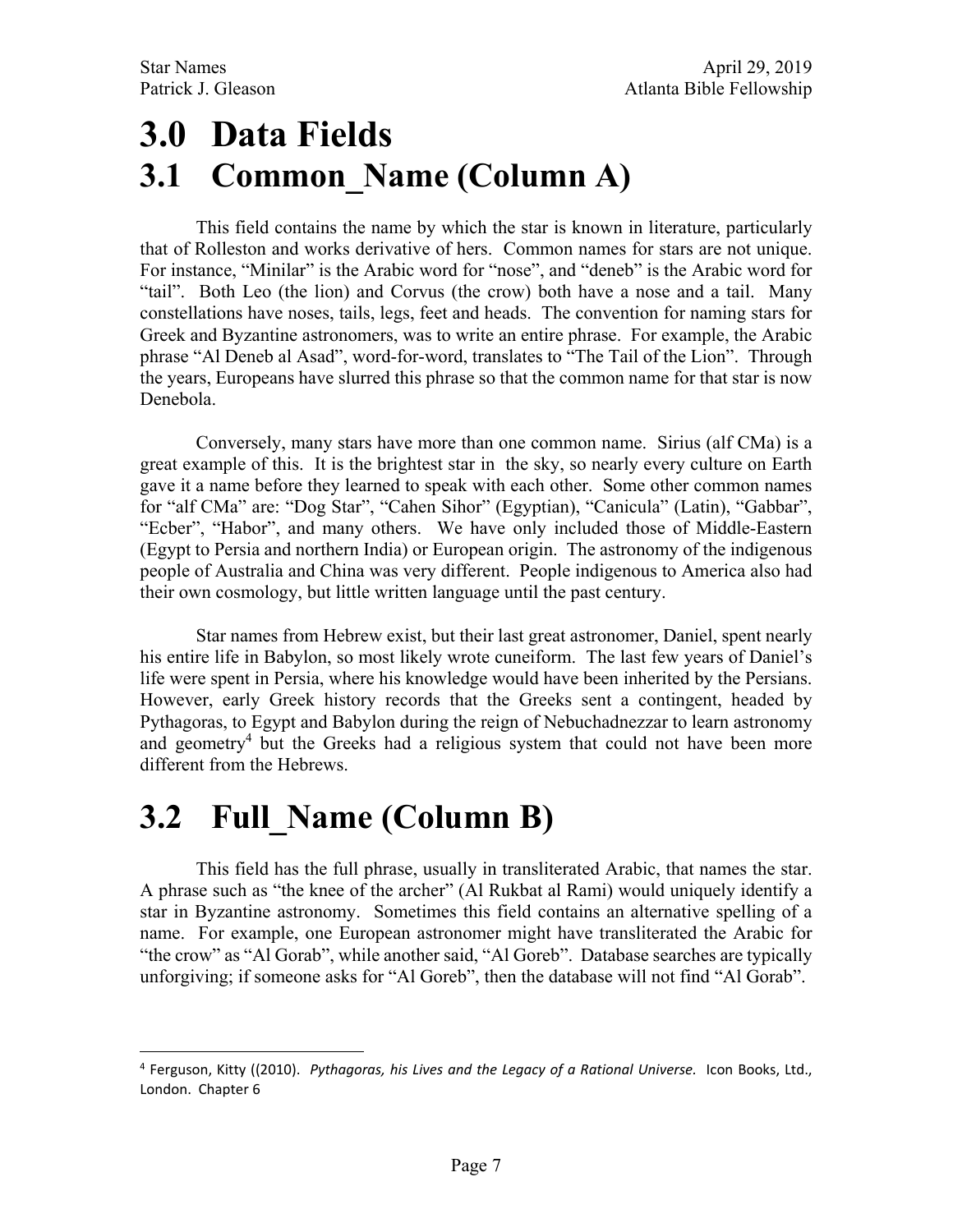## **3.3 Language (Column C)**

In the "Language" field, the first word will usually be "Arabic", but sometimes "Greek", "Latin", "Persian" or even "American". It helps to know which language in which the star name was coined. A bi-lingual dictionary can then discern its meaning.

After the language name, there may be some additional information in parentheses. Languages change over time. If we wrote, "A gentle knight was pricking on the plain"<sup>5</sup>, few people in America today would understand what that means, even though it was plain English to Edmund Spenser in 1590. Arabic (Byzantine) astronomy began in the  $8<sup>th</sup>$ Century and climaxed in the  $17<sup>th</sup>$  Century. 900 years is far more than from Spenser to the present. Languages also change with local dialect, so, when available, we also included the name of the astronomer that coined the name.

#### **3.4 Translation (Column D)**

In the fourth field, we spell out a word-for-word translation of the original star name to modern English. In some cases, a descriptive phrase is offered. Some might not know that a caracal is a small, predatory desert animal, for instance. In some cases, the explanation deserves more, as in the case of how the stars "Navi", "Dnoces" and "Regor" were named after the three American astronauts who lost their lives in the Apollo 1 space mission.

#### **3.5 Reference (Column E)**

The "Reference" field is used to cite one reliable source of our information. In all cases there were several that all agreed, but having only one field, we tried to pick the one that is easiest to locate. In most cases, this is Richard Hinckley Allen's book, *Star Names; their Lore and Meaning*. Allen cites more than 550 career astronomers in his bibliography, and is very specific about who named what, when and why. The second most widely cited is Dr. Edward Ball Knobel's article that appeared in the June, 1895 issue of the *Monthly Notices of the Royal Astronomical Society*". In this article, Knobel publishes the entire catalog of stars from Al Achsasi al Mouakket, 1650, in both transliterated Arabic and Latin. In some cases, the information was so recent, or so obscure, that the easiest document to access was a link to a web page. Stars named in the IAU public opinion poll of 2015 are not yet widely available in a printed book in any library. Some notable books, such as Atlas Coeli by Becvar (1950) are available for about \$500 - \$1,000. Some older manuscripts can only be seen in museums, though photocopies of their pages can readily be found via the Internet.

 $\overline{a}$ 

<sup>5</sup> Spenser, Edmund (1590). *The Faerie Queene.* Canto 1, verse 1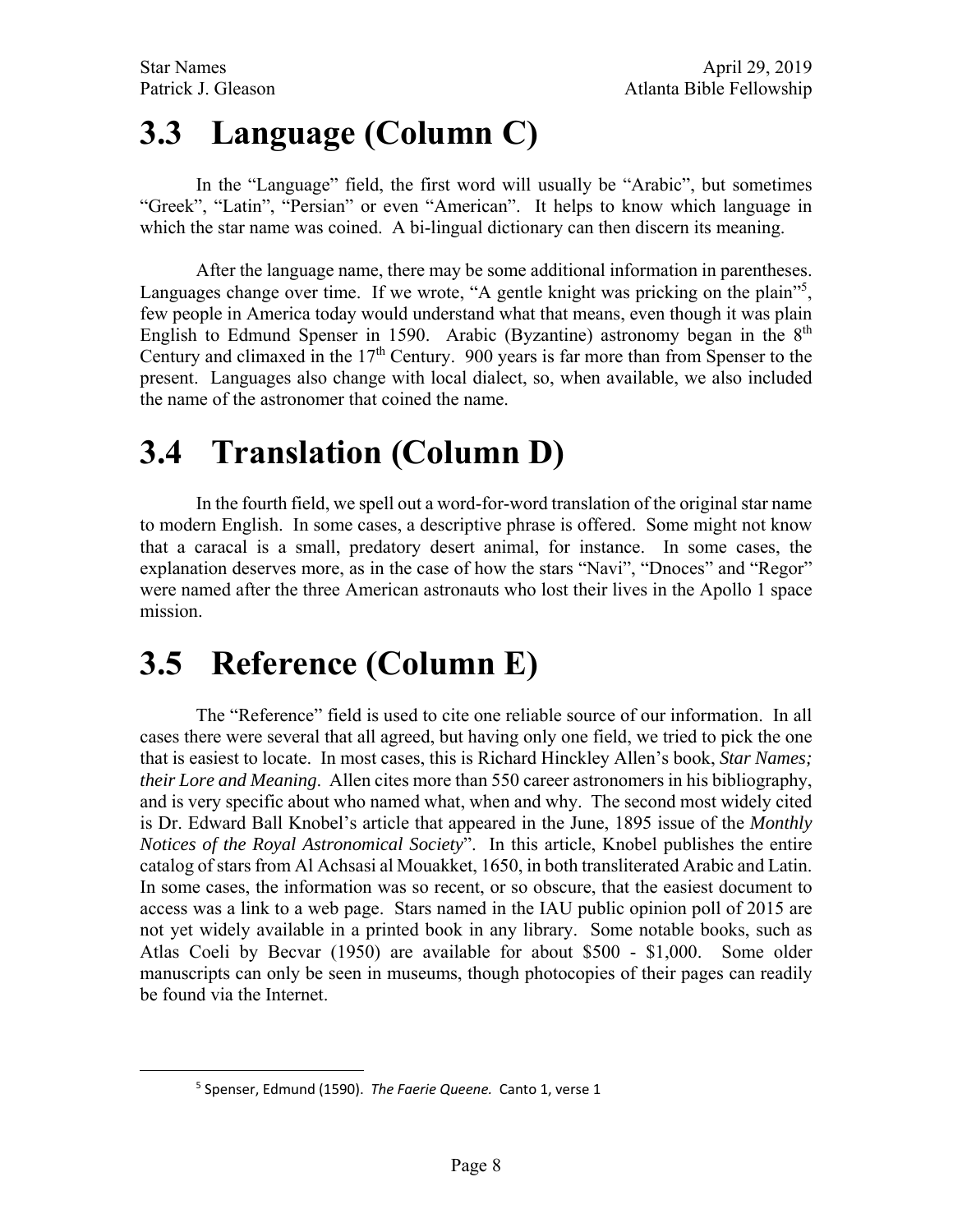#### **3.6 Rolleston\_Interpretation (Column F)**

In the sixth field, we place an exact quote from Frances Rolleston's *Mazzaroth* (1864) where she interprets a spiritual meaning for the star. The exact same phrases appear for the same star names in the work of Seiss, Bullinger and countless others. The list of authors who used Rolleston's exact words, with and without credit is nearly endless. Here are just a few titles:

- The Complete System of Thelemic Magick The Archidoxical Order of ...
- Leo Constellation Stars Astrology King
- The Secret Astrology of the Bible
- Stellar New Year International Star Bible Society
- The Witness of the Stars
- The Heavens Proclaim the Glory of God: Leo The King Rending
- Celestial Report 2010 by Steve Santini
- What the Stellar New Year Reveals About Jesus Charisma Magazine
- God's picture book, "THE WAY," written in the stars
- the stars Creation Instruction Association
- THE PLANISPHERE OF THE HEAVENS Revelation in Focus
- "glory of God". Christian Identity Forum
- Salvation in the Stars Christian Training Online
- Jacob's Dying Words Prophesy the Celestial Sign of the Lord's Return ...
- The Bible as Astrology | Page 3 | Interfaith forums

This list could go on indefinitely. The words are always the same and none have any clue where to look in the sky many of the stars that they mention. Some of Rolleston's interpretations make perfect sense. For others, it seems hard to make the connection. Nevertheless, they are quite popular.

## **3.7 Constellation (Column G)**

The seventh field, "Constellation" gives the three-letter IAU code for the constellation where the named star was found. This is a key field for SIMBAD database searches, so upper and lower case matter.

## **3.8 Identifier (Column H)**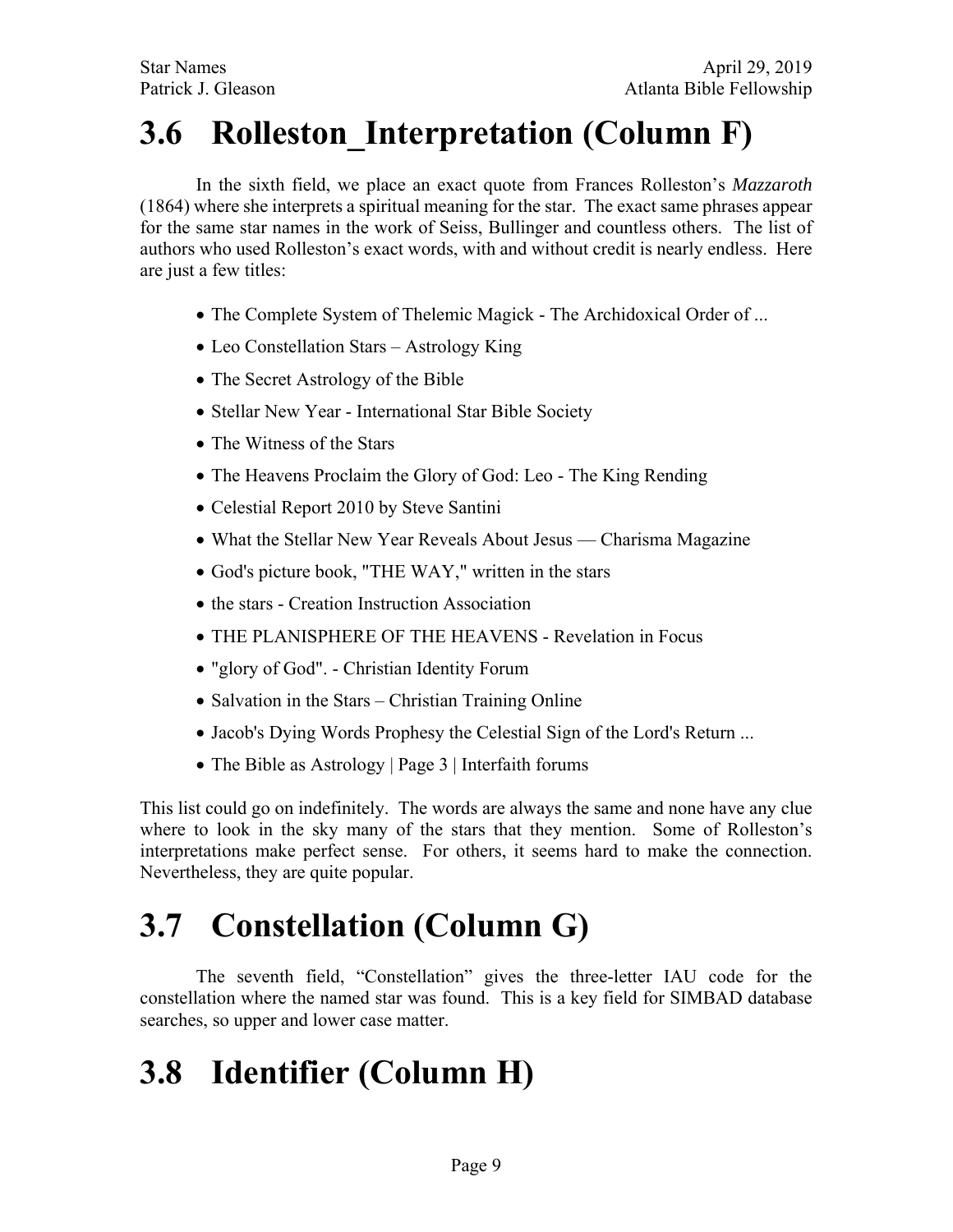The eighth field, "Identifier" has a unique key that can be used to retrieve physical data about that star from the SIMBAD database. The key must be exact. Upper and lower case are important. All of the stars that Rolleston and her successors could not identify have been identified by at least three astronomers living during different centuries.

#### **3.9 SIMBAD\_Name (Column I)**

The International Astronomical Union (IAU) has a group of astute, international scholars working on finding specific proper names for all the visible stars. This group is called the Working Group on Star Names (WGSN). When a star has more than one proper name, they try to decide which is the most widely used. They enter that name into the SIMBAD database. A press release from 2017, copied directly from their web site, says, "Traditionally, most star names used by astronomers have come from Arabic, Greek, or Latin origins. Now, the International Astronomical Union (IAU) Division C Working Group on Star Names (WGSN) has formally approved 86 new names for stars drawn from those used by other cultures, namely Australian Aboriginal, Chinese, Coptic, Hindu, Mayan, Polynesian, and South African." They have officially recognized 313 star names as of this date. However, some of these names come from cultures far removed from Indo-European.

#### **3.10 Right\_Ascension (Column J)**

Stars, like the Sun, Moon and planets, rise in the east and set in the west every day. According to the Encyclopedia Britannica, right ascension is: "Right ascension, in astronomy, the east–west coordinate by which the position of a celestial body is ordinarily measured; more precisely, it is the angular distance of a body's hour circle east of the vernal equinox, measured along the celestial equator. It is often expressed in units of time rather than degrees of arc." We list them in degrees of arc. This measurement is analogous to longitude on the celestial sphere.

Another way of looking at right ascension, is the number of degrees, or the number of hours, minutes and seconds the Earth has rotated since the moment of the spring equinox.

#### **3.11 Declination (Column K)**

Declination is the number of degrees a star is north or south of the celestial equator. On the celestial sphere, this measurement is analogous to latitude. Together, right ascension and declination pinpoint the location of a star in the sky. With a good telescope, every star has a unique location using these two coordinates.

#### **3.12 Magnitude (Column L)**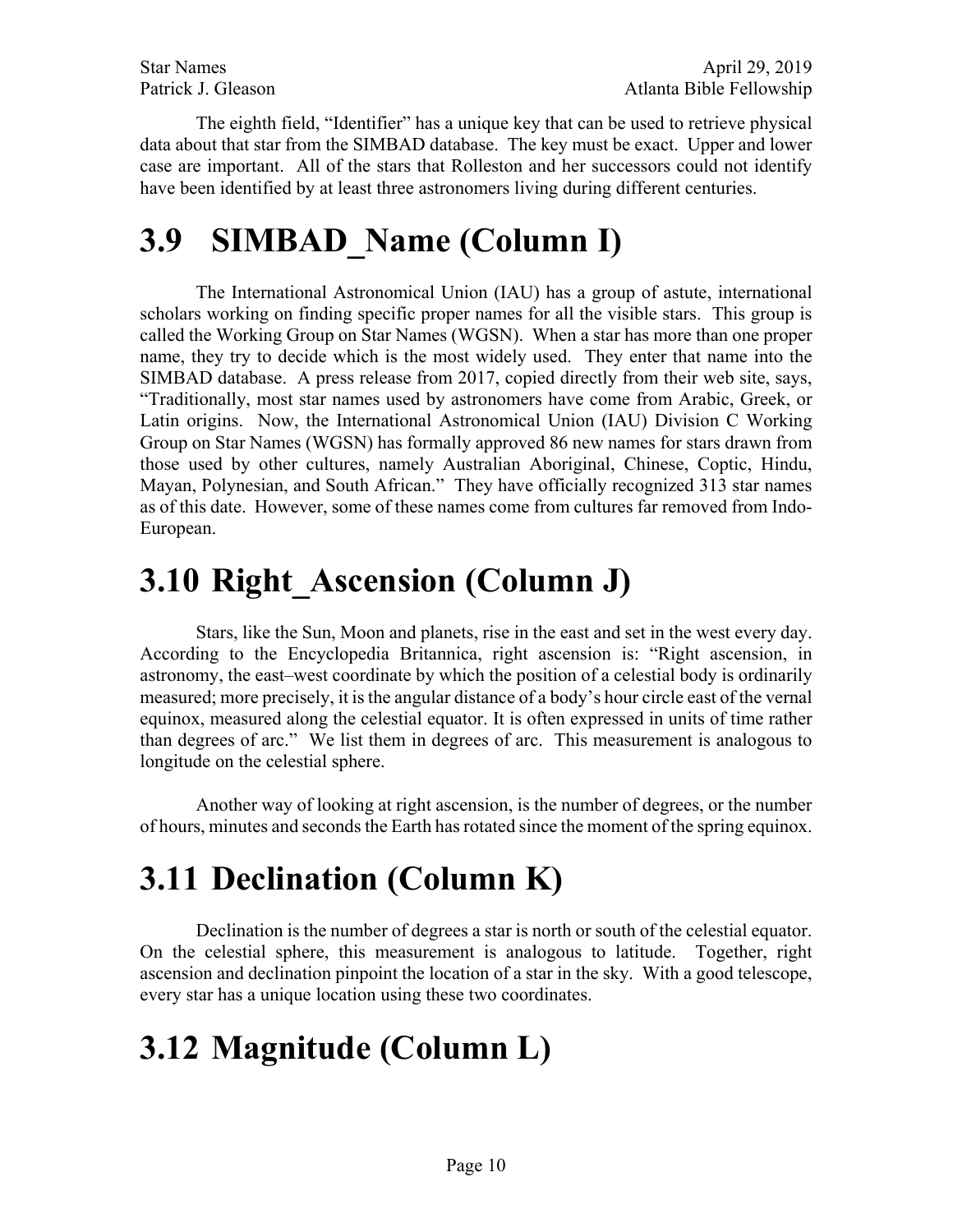The visual magnitude of a star is a measure of its brightness. A star of the first magnitude is twice as 2.512 ( $\sqrt[5]{100}$ ) times as bright as a star of the second magnitude. The crazy number comes from the subjective perception of a dead Greek astronomer named Hipparchus of Nicaea, who lived from 190 BC to 120 BC. Hipparchus classified all the stars that he could see into six magnitudes. More modern photodetectors measure visual magnitude to about three decimal places. Hipparchus' standard for a visual magnitude 1.0 was the star named Vega. Historically, the bright stars were named, but the dimmer stars still counted for defining constellations.

#### **3.13 Color (Column M)**

All stars are, more or less, white. Closer examination, using a telescope for instance, reveals that some stars are more reddish, some more bluish. Some stars appear more yellow. Colors of stars may have some significance to their placements in the constellations. If we were to say, the vesture of Orion is dipped in blood, and looked at the skirt of his tunic, we would see a huge, red nebula. Other stars fade in and out over decades, such as the one named Algol ("The Ghost" in Arabic). Some stars appear to sparkle like precious gems. This is because they are actually two or more stars of different colors circling about each other. Some constellations have only dim, dull or boring stars; others sparkle like diamonds.

Astronomers recognize seven different classifications of stars. These are listed in Table 3.

| <b>Classification</b> | <b>Description</b>                                | <b>Examples</b>    |
|-----------------------|---------------------------------------------------|--------------------|
|                       | blue giant and blue supergiant, into ultraviolet; | S Mon, 10 Lac      |
|                       | extremely rare                                    |                    |
| B                     | blue giant                                        | Rigel, Alnilam     |
| $\mathbf{A}$          | white to bluish                                   | Vega, Fomalhaut    |
| E                     | white                                             | zet Leo, alf Lep   |
| $\overline{G}$        | vellow                                            | our Sun, eps Vir   |
| K                     | orangish                                          | Pollux, gam Dra    |
| M                     | red dwarf, red giant, red supergiant              | Betelgeuse, mu Cep |

#### **Table 3 – Stellar Classifications**

The first letter of this field identifies the fundamental color of the star. Letters and numbers that follow give astronomers further details. There are also "flare stars" that undergo dramatic increases in brightness for a few minutes unpredictably. Proxima Centauri, the closest star to our Sun, is one of these. Barnard's Star, the second closest to our Sun is also one of these. A few stars are Wolf Rayet stars that are even hotter than classification O. They emit light across a broad spectrum from radio waves to beyond ultraviolet. Regor (del Vel), formerly known as Suhail al Muhlif, is one of these.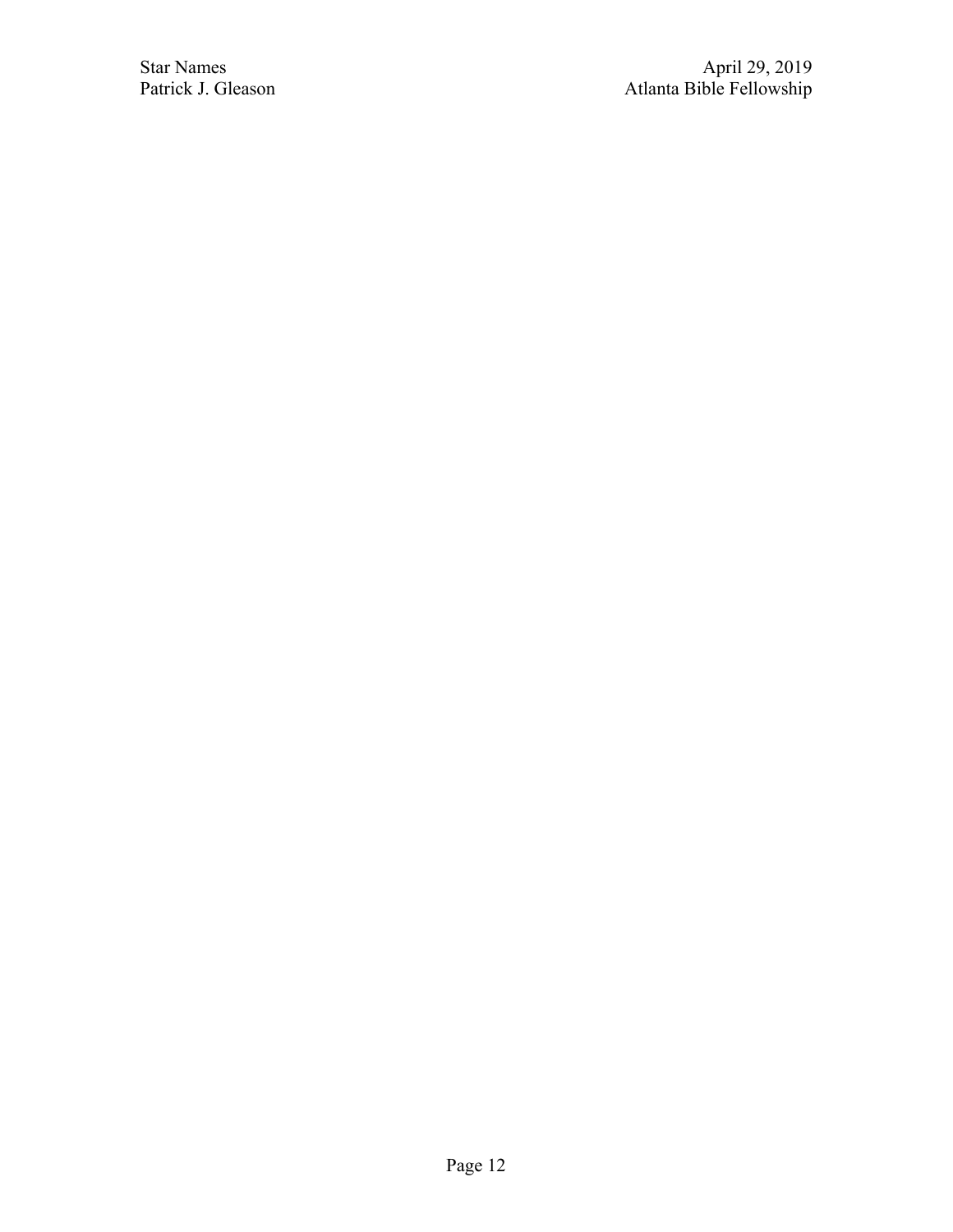## **Bibliography**

Bullinger, E. W. (1893). *The Witness of the Stars*. Kregel Publications, Grand Rapids, Michigan 49501

Rolleston, Frances (1862). *Mazzaroth, or the Constellations*. Rivingtons, Waterloo Place, London

Poole, Jane S. (2017). *Frances Rolleston; British Lady, Scholar and Writer of Mazzaroth*. CreateSpace Independent Publishing Platform

Seiss, Joseph A. (1882). *The Gospel in the Stars*. Cosmo Classics, New York

Banks, William D. (1985). *The Heavens Declare…* Impact Christian Books

Warner, Tim (2013). *Mystery of the Mazzaroth; Prophecy in the Constellations*. Selfpublished by "answers inrevelation.org"

James, Matthew (2010). *The Original Prophecy*. Dog Ear Publishing, 4010 W., 86<sup>th</sup> Street. Suite H, Indianapolis, Indiana 46268

Allen, Richard Hinckley (1899). *Star Names and their Meanings*. Dover Publications, 180 Varick Street, New York 14, NY

Toomer, G. J. (1998). *Ptolemy's Almagest*. (English translation of the Greek manuscripts of 150 AD). Princeton University Press, Princeton, New Jersey

Knobel, Edward Ball (1917). *Ulugh Beg's Catalogue of Stars*. The Carnegie Institution of Washington, Washington DC

Hinsdale, Elijah Burritt (1838). *The Geography of the Heavens*. Mason Brothers, New York and Hinckley, Mallory & Co., Cincinnati

Knobel, Edward Ball (1895). On a Catalogue of Stars in the Calendarium of Mohammad Al Achasi Al Mouakket. Monthly Notices of the Royal Astronomical Society, Volume 55, Issue 8, 14 June 1895. "https://academic.oup.com/mnras/article/55/8/429/1013679"

Wikipedia (2019). Search for "list of stars in ????", where "???? Is the name of any constellation.

Rhoads, Jack W. (1971). *Technical Memorandum 33-507: A Reduced Star Catalog Containing 537 Named Stars*. Jet Propulsion Laboratory, California Institute of Technology, Pasadena, California.

"https://ntrs.nasa.gov/archive/nasa/casi.ntrs.nasa.gov/19720005197.pdf"